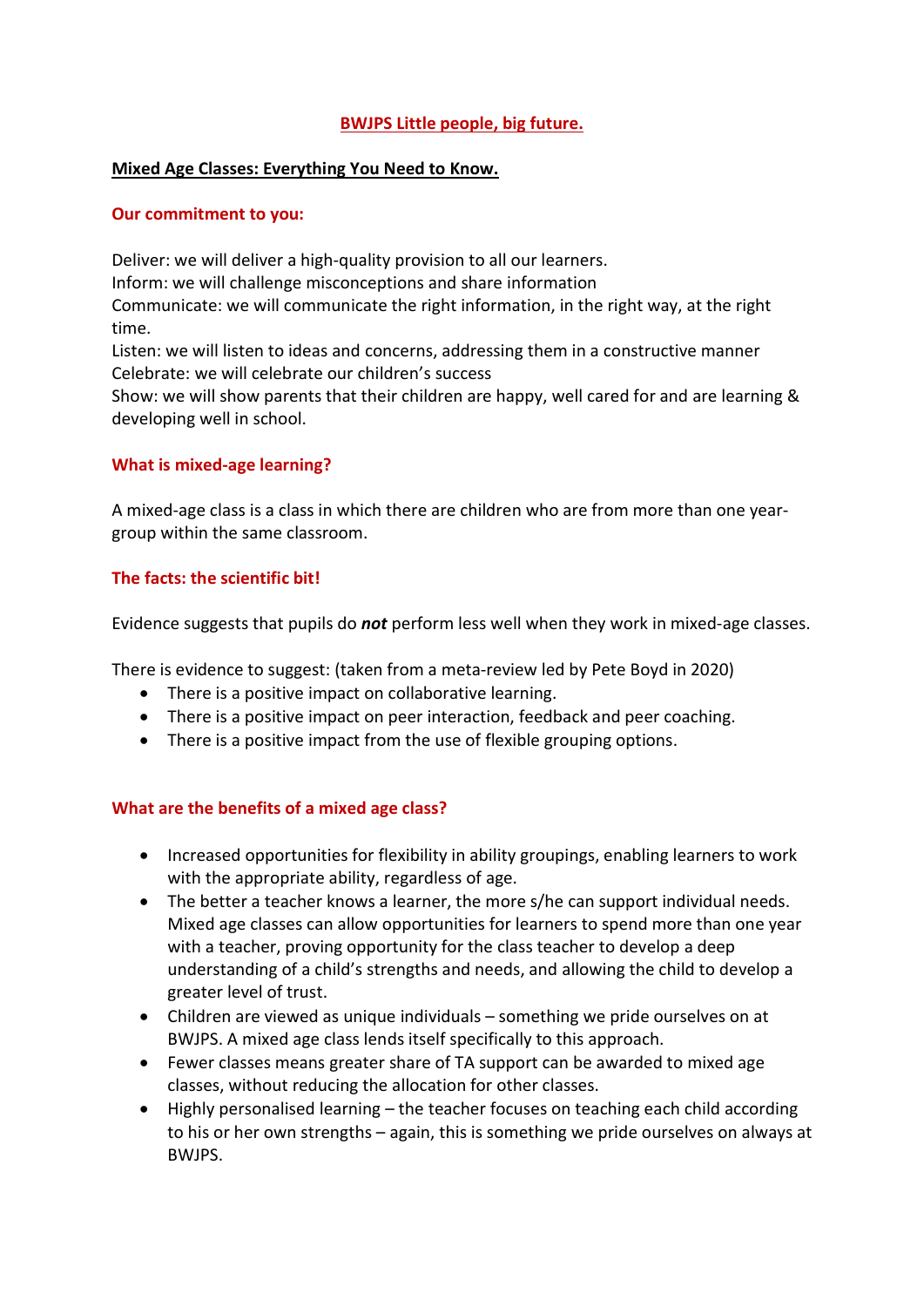- It encourages a spirit of co-operation, where learners are more likely to support each other than compete. For example, older learners often support younger learners both socially and academically, building their confidence, competence and leadership skills.
- "Vertical" grouping often nurtures problem solving, vocabulary and social competences.
- Younger learners benefit as they see older learners modelling positive, mature and supportive behaviours.
- Older children model more sophisticated approaches to problem solving, enabling younger learners to accomplish tasks more effectively.

# Will my child be held back if s/he is placed in a mixed age class?

No. Evidence from the current EYFS and Y1/Y2 class proves that the children are excelling in a mixed age environment. This was replicated in the observations we made when the Y5/6 children were taught together for foundation subjects and science in the spring and summer terms.

The ways in which learning and teaching are organised in primary schools means that work is tailored to the needs and current achievement levels of individual pupils – something our recent Ofsted inspection acknowledged.

The staff at BWJPS are extremely experienced at planning and delivering work to match the needs of mixed ability pupils already within our classes, providing challenging work for the more able pupils and extra support for those needing more help.

The school plans the educational experiences for pupils in all classes in ways which ensure good progression and continuity, whichever age group or class they are in.

# How does the National Curriculum and other widely available schemes of work cater for mixed age classes?

The schemes we use cater for mixed age learning. Foundation subject expectations are set out over each Key Stage, with the flexibility to deliver content earlier or later, depending on learners' needs. The content taught will be aligned fully with the National Curriculum for each age group.

At BWJPS, we are already working on a rolling programme of topics and themes & these are planned, monitored and tracked termly to ensure full coverage is achieved. These long term plans are further scrutinised by external experts such as local authority visitors, Ofsted and our School Improvement Partner.

In EYFS, we work in accordance with the statutory framework for early years which has the same educational programmes for all children aged between three and five years old. All EYFS staff are trained and skilled in delivering these educational programmes. We identify